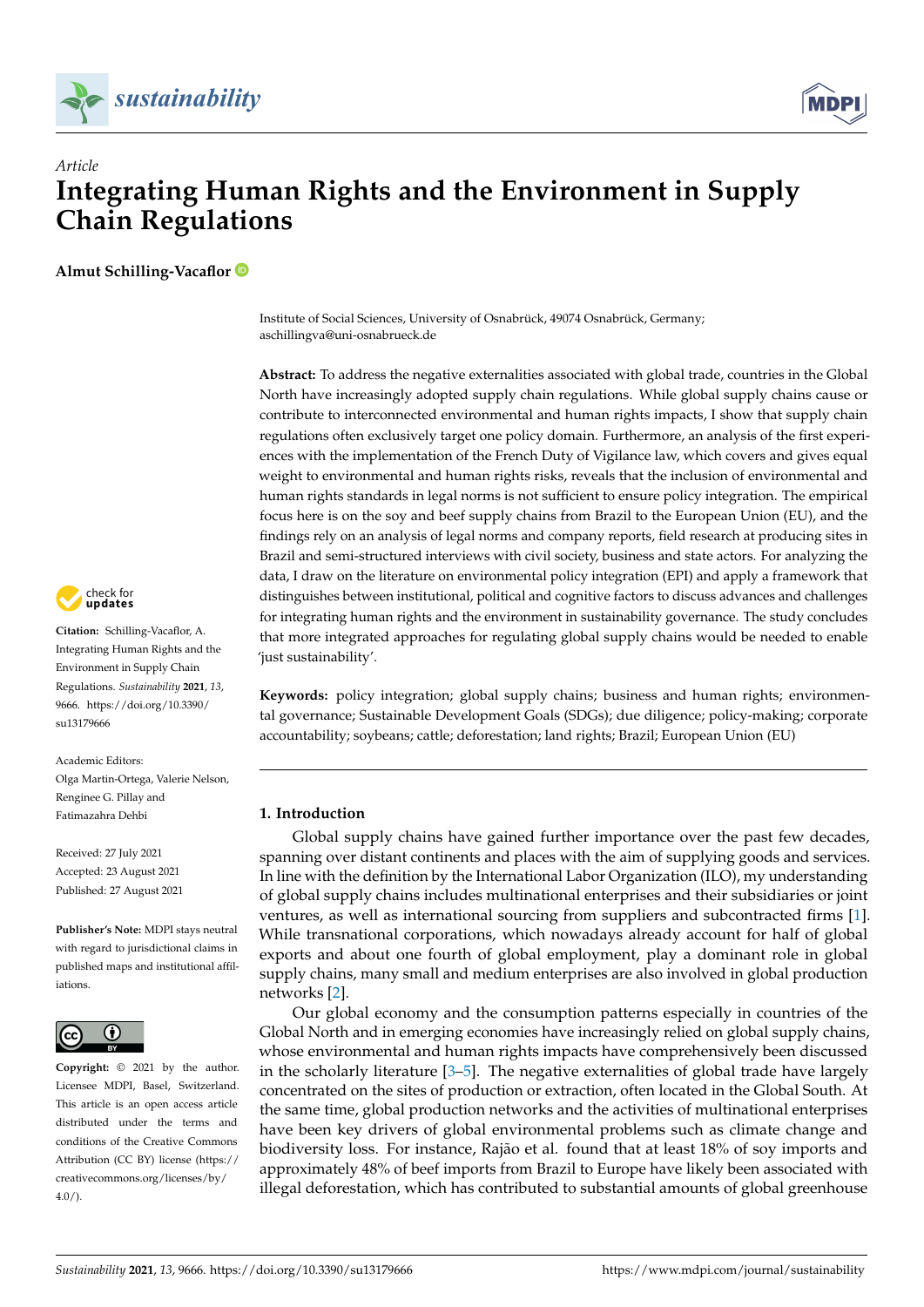gas emissions [\[6\]](#page-12-4). Soy and beef supply chains from Brazil have also caused or contributed to human rights violations, due to a loss of local communities, family farmers and indigenous peoples' access to land, water and livelihoods; negative health impacts in consequence of pesticide pollution and poisoning; and violence against the defenders of lands and the environment [\[7–](#page-12-5)[11\]](#page-12-6). As outlined below, human rights and environmental concerns have been interconnected in soy and beef supply chains in Brazil, as well as in the supply chains of other goods and commodities such as palm oil, metals or fossil fuels.

Current governance arrangements have been insufficient to regulate global supply chains and to hold corporations accountable for their human rights and environmental performance beyond the borders of their home states [\[12–](#page-12-7)[14\]](#page-13-0). There has been an absence of related international conventions or treaties and the shortcomings of private and voluntary approaches such as certification standards and corporate commitments have become ever more evident [\[15,](#page-13-1)[16\]](#page-13-2). In turn, domestic policies in the producing countries have often been inappropriate for protecting the environment and human rights from the negative externalities of globalized business activities [\[6,](#page-12-4)[17\]](#page-13-3). Against this background, transnational companies have largely enjoyed legal impunity for the negative impacts caused by their subsidiaries or suppliers or even benefitted economically from exploitative or environmentally damaging business relationships. In response to existing governance gaps and fostered by pressure from civil society, as well as in some cases supported by domestic industries to increase their competitiveness, countries in the Global North have adopted or are currently discussing the adoption of mandatory rules to regulate their supply chains [\[18](#page-13-4)[–20\]](#page-13-5). The European Union (EU) is not only the largest trading block in the world, but it has recently also been at the forefront of adopting supply chain regulations [\[21,](#page-13-6)[22\]](#page-13-7).

With reference to the United Nations (UN) Protect, Respect and Remedy framework and the UN General Principles on Business and Human Rights (UNGPs) adopted in 2011, new supply chain regulations tend to build on a mandatory due diligence (MDD) approach. While the UNGPs do not explicitly refer to environmental standards, to differing extent some of the new MDD laws have integrated environmental issues. This is why the term 'human rights due diligence (HRDD)' has more recently increasingly been reframed as 'human rights and environmental due diligence (HREDD)' in policy discourses [\[23\]](#page-13-8). However, an analysis of the extent to which supply chain regulations actually integrate both policy domains, human rights and the environment is still missing. This study aims to fill this research gap. In addition, this article also explores the advances and challenges of policy integration in the implementation phase of new MDD laws, with a focus on the French Duty of Vigilance (DV) law, adopted in 2017, which has included both environmental and human rights issues to the largest extent to date. Empirically, this study centers on the soy and beef supply chains from Brazil to Europe, which are critical cases, not only because of the large volumes traded but also due to the severe environmental and human rights impacts associated with these sectors.

The study finds that most laws regulating supply chains have not yet properly included environmental and human rights protection and thus fail to address many of the negative impacts associated with the cattle and soy sectors in Brazil. Furthermore, the analysis of the implementation of the DV law reveals that the institutionalization of policy integration on paper is insufficient, as diverse political and cognitive factors have contributed to weak policy integration in due diligence systems of French companies. The study concludes that more integrated approaches for regulating global supply chains would be needed to enable 'just sustainability', understood as "to ensure a better quality of life for all, now, and into the future, in a just and equitable manner, while living within the limits of supporting ecosystems" [\[24\]](#page-13-9) (p. 2).

After briefly reviewing the literature on policy integration, with a focus on the environment and human rights (Section [2\)](#page-2-0), I describe my methods of data collection and analysis (Section [3\)](#page-3-0). In Section [4,](#page-4-0) I first provide important information about the environmental and human rights impacts of soy and beef production in Brazil and their interaction.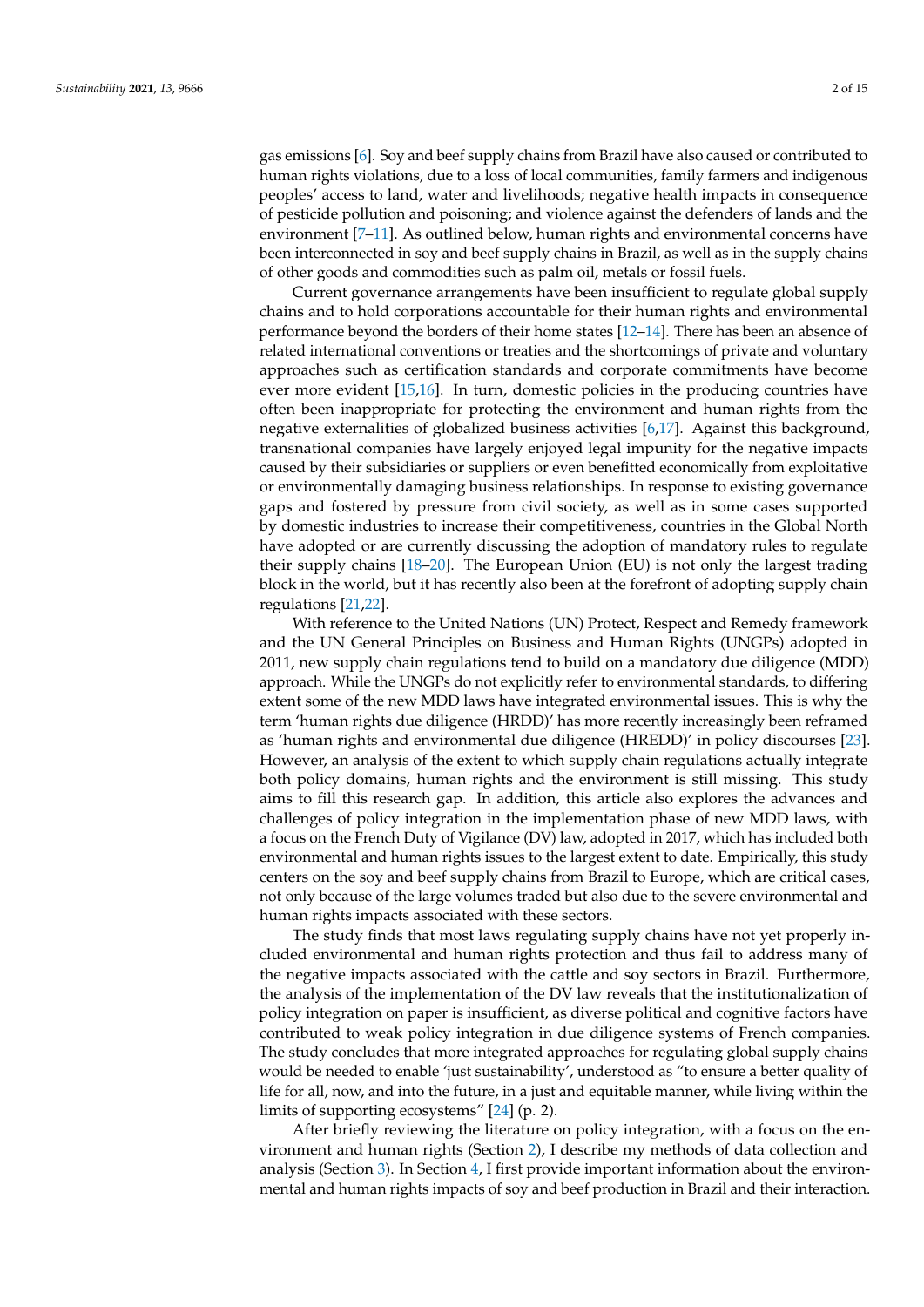Then, I analyze to what extent supply chain regulations from the EU and Member States include environmental and human rights standards and cover the impacts identified in the Brazilian cattle and soy sectors. Thereafter, I discuss the due diligence systems of French companies involved with soy and beef from Brazil, with a focus on the disarticulated way in which they have addressed environmental and human rights concerns. The discussion and conclusions follow.

#### <span id="page-2-0"></span>**2. Policy Integration of the Environment and Human Rights**

The concept of policy integration and related analytical frameworks have previously mainly been applied to environmental policy integration (EPI) in the EU and Member States, to climate policy integration and to the integration of conflicting policy goals in the process of drafting and implementing the SDGs. By contrast, as outlined in the introduction, this study centers on the question to what extent policy integration between human rights and the environment can be observed in new regulatory approaches targeting global supply chains and discusses the related advances and challenges with reference to supply chains from Brazil.

Collier defined policy integration as "removing contradictions between policies as well as within policies; and realizing mutual benefits and the goal of making policies mutually supportive" [\[25\]](#page-13-10) (p. 36). As Biermann et al. convincingly argued, the distinction between internal integration (the integration within one policy domain) and external integration (the integration across different policy domains) is important, because fragmentation within one policy domain often also constitutes a major problem [\[26\]](#page-13-11).

The need to better connect the goals of economic competitiveness, social development and environmental protection in order to achieve sustainable development has been highlighted in the 1987 Brundtland Report [\[27\]](#page-13-12). Lafferty and Hovden even argued that the Brundtland Report attributed 'principled priority' to environmental objectives, thereby ensuring that "the long-term carrying capacity of nature becomes a principal or overarching societal objective" [\[28\]](#page-13-13) (p. 9). However, such a strong (i.e., pro-environment) reading of EPI has co-existed with weaker interpretations that have understood policy integration as better coordination between different but equally weighed policy objectives [\[29\]](#page-13-14).

The specific link between the environment and human rights was acknowledged in the Rio Declaration on Environment and Development from 1992. Since 2012, the UN have also appointed a Special Rapporteur on human rights and the environment. Similarly, pointing into the direction of increased policy integration, the Sustainable Development Goals (SDGs) have been praised for their special attention to the interlinkages between the various dimensions of sustainability. Indeed, one of the targets of the SDGs is the achievement of policy coherence between the different interdependent goals as a necessary condition for sustainable development [\[30\]](#page-13-15). The particularly close inter-relation between human rights and the enjoyment of a safe, clean, healthy and sustainable environment has also been outlined in the 'Framework Principles on Human Rights and the Environment' from 2018. The principles state: "Human beings are part of nature, and our human rights are intertwined with the environment in which we live. Environmental harm interferes with the enjoyment of human rights, and the exercise of human rights helps to protect the environment and to promote sustainable development" [\[31\]](#page-13-16) (p. 5).

Despite the increased recognition of the close links between the environmental and social dimension for attaining sustainable development, empirical studies have shown that policy integration in the implementation of the SDGs at the national level has strongly depended on domestic policy-making processes, actor constellations and institutional preconditions [\[30,](#page-13-15)[32\]](#page-13-17). Siegel and Bastos Lima further found that in contradiction to the idea of policy integration, political and economic actors often employ a cherry-picking approach of preferred goals or targets as a sign of supposed adherence to the whole 2030 Agenda [\[32\]](#page-13-17). Merino and Gustafsson show that fragmented interventions that have prioritized either environmental or human rights issues have reinforced conflicts and inequality in the Peruvian Amazon, and ultimately undermined both social and environmental sus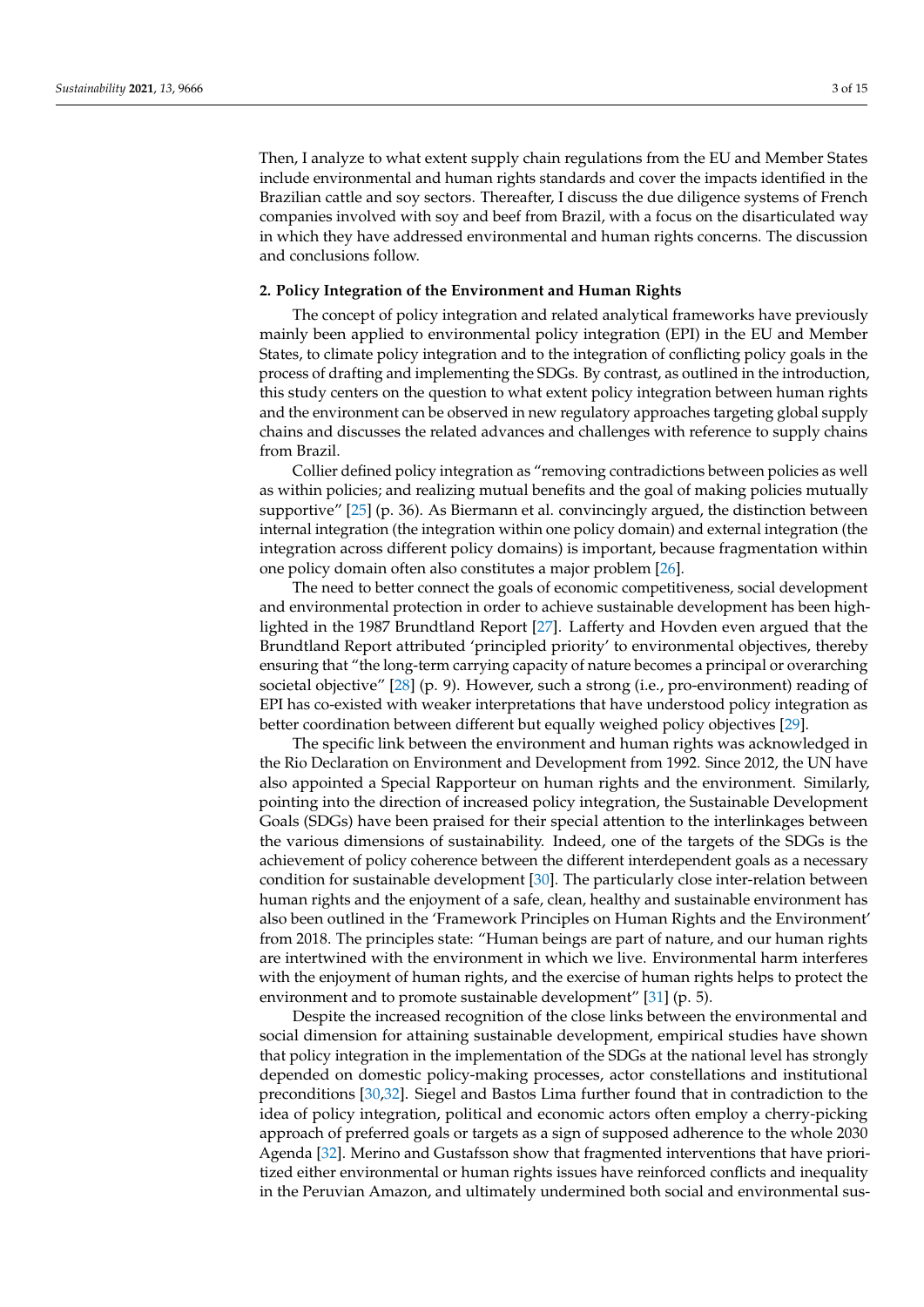tainability [\[33\]](#page-13-18). Relatedly, with a focus on the field of business and human rights, Dehbi and Martin-Ortega found that limited consideration has been given to the environment and that policy integration in this area has been approached in an "ad hoc and piecemeal manner" [\[34\]](#page-13-19). The above-mentioned findings sustain Jordan and Lenschow's argument that the support of the principle of policy integration is insufficient for overcoming the challenge that policy-making processes and policy implementation are often carried out in fragmented and siloed ways [\[29\]](#page-13-14).

For explaining stronger, respectively weaker, policy integration, I draw on Jordan and Lenschow's analytical framework, which distinguishes between (1) institutional, (2) political and (3) cognitive factors [\[30\]](#page-13-15).

First, as policy integration relies on cross-sectoral and multi-level coordination, more coordinated organizational structures and procedures are needed, both horizontally and vertically [\[35\]](#page-13-20). Institutional contexts, thus, can be more or less appropriate for enabling processes of policy integration. The drafting and institutional design of policies on the one hand and their implementation and outcomes on the other are closely interlinked, and both stages are equally important for explaining the effectiveness of policies (and policy integration) [\[12\]](#page-12-7). Institutional contexts not only differ with regards to their degree of fragmentation but also with regards to the existence of norm conflicts. Biermann et al. distinguish between "cooperative fragmentation" and "conflictive fragmentation" [\[36\]](#page-13-21). The first refers to a situation in which an issue is addressed by several different institutions that are loosely integrated, but there are no conflicting objectives between these institutions. In a situation of conflictive fragmentation, by contrast, issues are governed by largely unconnected institutions with conflicting norms, principles and rules.

Second, policy integration is a dynamic process that relies on the support of political actors and institutions. With this regard, power asymmetries between different political forces and related interests as well as coalition-building can be decisive for the extent to which policy integration is attained in the institutional design and implementation of different policies and objectives. For instance, in the case of MDD laws emerging in Europe, left-wing and green parties have often pushed for more stringent and comprehensive rules, while liberal, conservative and right-wing parties have tended to support rules that are weak and narrow in their scope [\[22\]](#page-13-7). Moreover, with regard to the political and interest dimension of policy integration, Nilsson and Persson found that policy issues with high conflict potential have generally been characterized by lower levels of policy integration, "because when core values are at stake on an issue, actors are not willing to interact" [\[37\]](#page-13-22) (p. 345).

Third, cognitive approaches such as ideas and discourses expressed by non-state actors such as NGOs, the media or experts can induce social learning and shape both policy processes and institutional frameworks [\[38\]](#page-13-23). For instance, the generation and dissemination of scientific knowledge to negotiators or the raising of awareness of specific (environmental or human rights related) discourses in national or international debates can foster, or respectively hinder, policy integration [\[26\]](#page-13-11). With regard to cognitive factors, scholars also emphasized that policy integration depends on the problem characteristics, as problems for which the knowledge base is uncertain or contested are expected to have lower levels of policy integration [\[37,](#page-13-22)[39\]](#page-13-24). Nilsson and Persson explain that "when facts are uncertain, actors can challenge every bit of information and will do so if they gain from it" [\[37\]](#page-13-22) (p. 345).

In what follows, Section [4.2](#page-6-0) analyzes the content of supply chain regulations and centers on institutional pre-conditions for policy integration, while Section [4.3](#page-8-0) mainly relates to political and cognitive factors for explaining policy (dis)integration.

#### <span id="page-3-0"></span>**3. Materials and Methods**

For analyzing the institutional design of supply chain regulations, I first analyzed all laws targeting environmental and human rights impacts in supply chains from the EU level and Member States. When coding these documents, I focused on the question of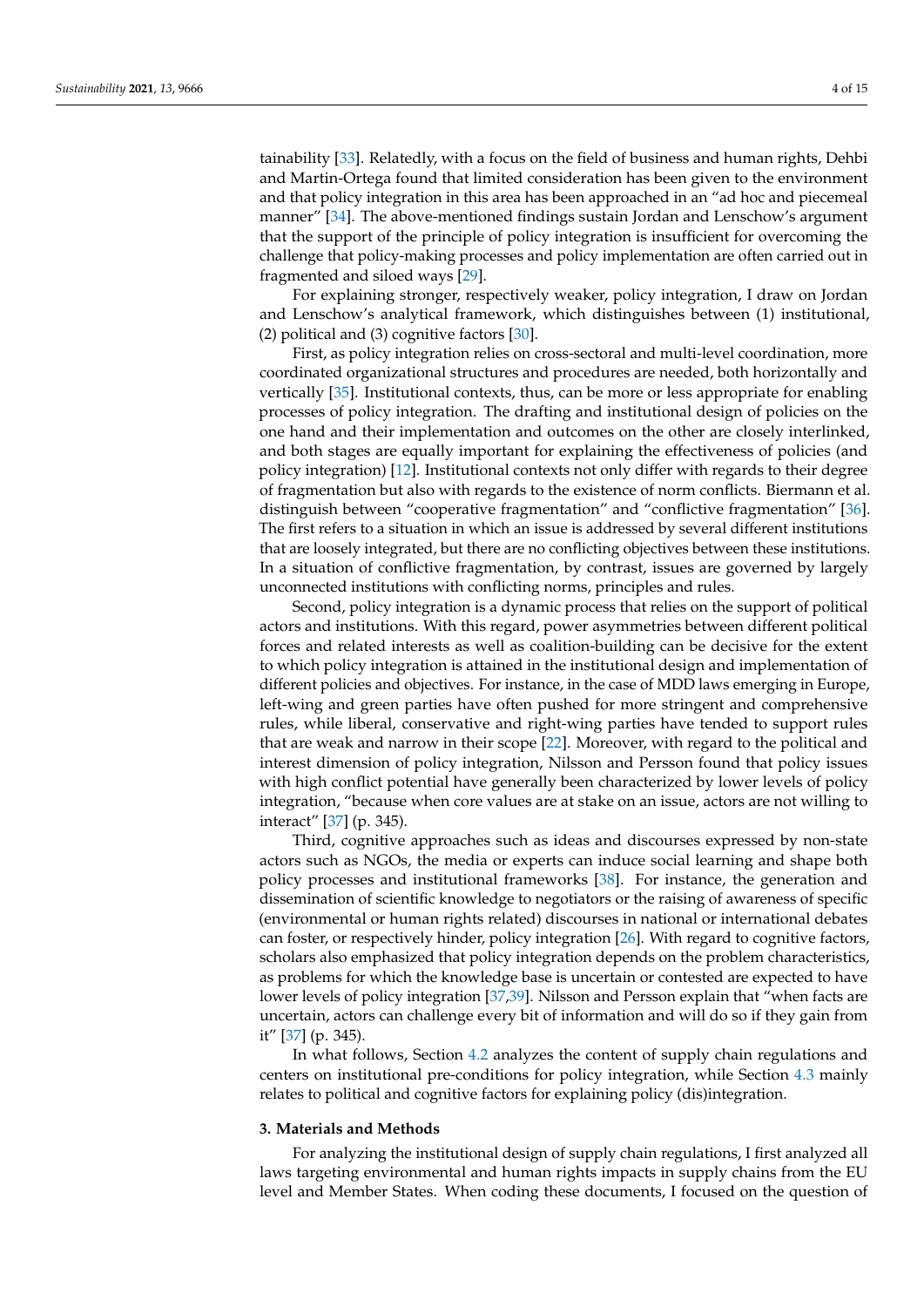which human rights and environmental standards and issues they cover, in order to assess the extent to which they enable an integration of human rights and the environment.

The empirical data for the case study on environmental and human rights impacts of the soy and cattle sectors in Brazil were collected during different field research periods of a total of four months carried out between June 2017 and March 2020. As part of these research stays, I conducted seventy-two semi-structured interviews with soy and beef producers, business associations, state actors from different institutions (e.g., Ministry of Agriculture, Ministry of the Environment, Public Prosecutor's Office, deputies from the Brazilian Congress, Brazilian Forest Service, Brazilian Institute of Environment and Renewable Natural Resources IBAMA) and non-state actors, including national and transnational environmental and human rights NGOs, grassroots organizations, family farmers, indigenous peoples and Quilombola (i.e., Afro-Brazilian) communities and rural workers' unions. To discuss my research findings, together with colleagues, I also organized a multi-stakeholder workshop with Brazilian scholars and environmental and human rights organizations in March 2020 [\[40\]](#page-13-25).

To gain a better understanding of the design and implementation of supply chain regulations, I conducted 18 interviews with environmental and human rights NGOs, experts and staff from state agencies working in Brussels, France, Germany and Switzerland and analyzed French company reports on their due diligence systems. The great majority of interviews were recorded with the consent of the interviewees, but in some cases written notes were taken instead. I anonymized interviews and translated data cited in this paper to English.

# <span id="page-4-0"></span>**4. Results**

In this empirical section, I first outline important human rights and environmental impacts and their interconnection in Brazil's soy and cattle sectors. Then I analyze to what extent supply chain laws at EU and Member State level include environmental and human rights standards. Thereafter, I present new findings on policy (dis)integration in the implementation of the French DV law.

# <span id="page-4-1"></span>*4.1. Environmental and Human Rights Impacts and Their Interaction in Brazil's Soy and Beef Supply Chains*

Brazil has become a leader of global exports of agro-commodities such as soybeans and bovine meat. Soy and beef from Brazil have together accounted for the majority of imported deforestation in Europe [\[41\]](#page-13-26). In the following section, I outline that human rights violations and instances of environmental degradation in some occasions have occurred separately in these sectors, while many times these impacts have been interconnected, and there have also been trade-offs between environmental and human rights protection. To simplify these patterns of interaction, I distinguish between type 1 impacts (either environmental or human rights impacts), type 2 impacts (interconnected environmental and human rights impacts) and type 3 impacts (trade-offs between environmental and human rights impacts) (see Table [1\)](#page-5-0). Furthermore, I argue that in particular type 2 and type 3 impacts require integrated governance responses to be addressed effectively.

Type 1 impacts: Human rights infringements such as the violation of labor rights or of civil and political rights are often de-coupled from environmental problems and, therefore, do not require integrated approaches. An example of such impacts are the 1160 instances of modern slavery formally registered in Brazil between 2011 and 2020 (whereby the number of unreported cases is much higher); most of them occurring in the cattle sector (432 cases) [\[9\]](#page-12-8). In turn, slow processes of environmental deterioration such as a continuous decrease in the levels of groundwater and river flows due to deforestation, massive irrigation for agribusiness purposes and the impacts of climate change, do not necessarily lead to immediate human rights violations. However, in the long term, type 1 impacts might turn into type 2 impacts. For instance, the decrease in water sources can lead to water insecurity and negatively affect the right to water and food [\[42\]](#page-14-0). Another important example from Brazil's soy sector is the intensive use of pesticides, which has not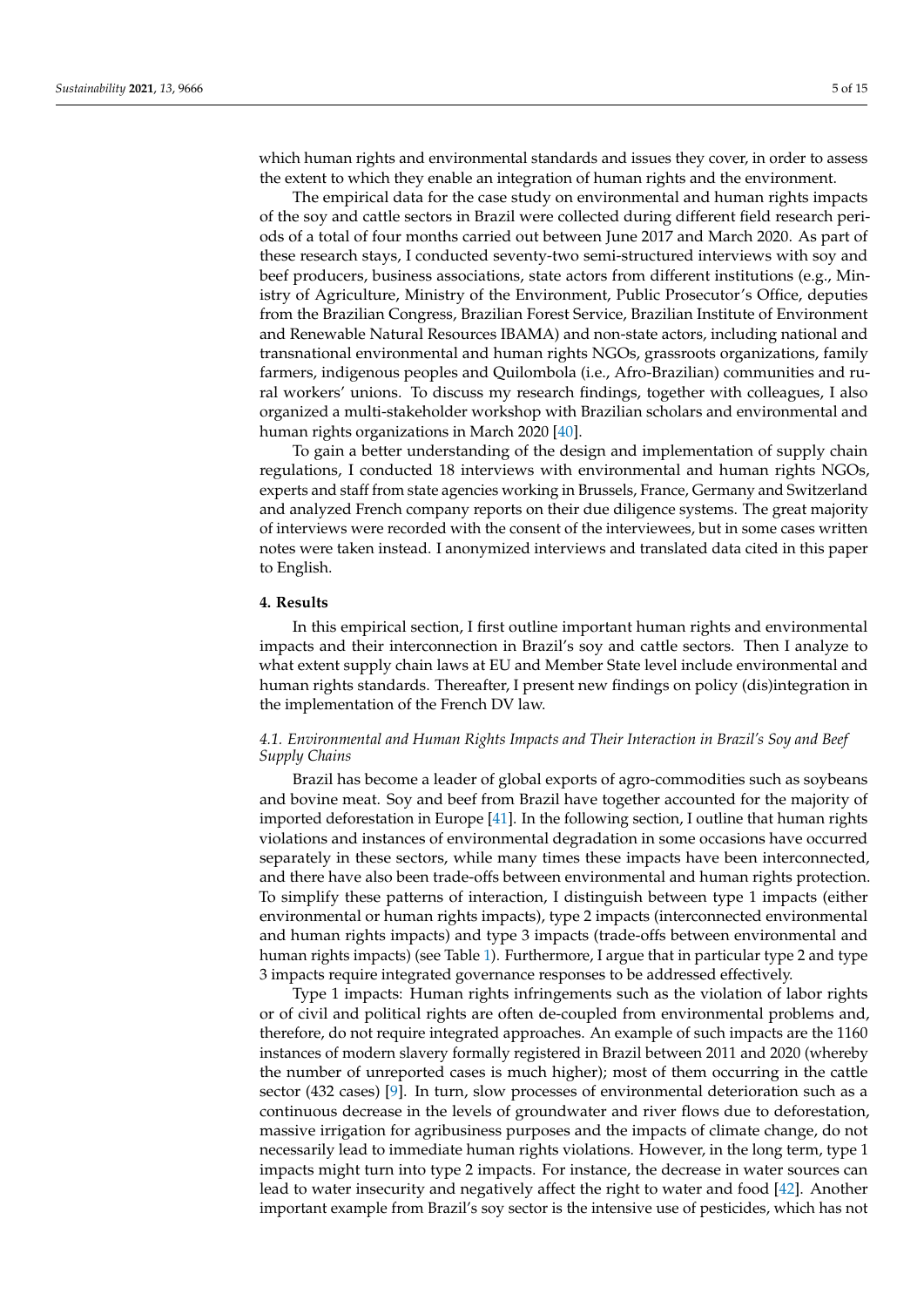only polluted local environments, but also contributed to negative health impacts, such as the poisoning of thousands of Brazilian citizens [\[8\]](#page-12-9).

<span id="page-5-0"></span>**Table 1.** Examples of environmental (ENV) and human rights (HR) impacts and their interaction in the Brazilian case study (author's elaboration).

| Type 1 Impacts                                                                                                                                                                                      |                                                                                                                                                                                                                     | <b>Type 2 Impacts</b>                                                                                                                                                                                              | Type 3 Impacts                                                                                                                                                                         |
|-----------------------------------------------------------------------------------------------------------------------------------------------------------------------------------------------------|---------------------------------------------------------------------------------------------------------------------------------------------------------------------------------------------------------------------|--------------------------------------------------------------------------------------------------------------------------------------------------------------------------------------------------------------------|----------------------------------------------------------------------------------------------------------------------------------------------------------------------------------------|
| <b>ENV</b> Impacts                                                                                                                                                                                  | <b>HR</b> Impacts                                                                                                                                                                                                   | Co-Occurrence of ENV and<br>HR Impacts                                                                                                                                                                             | Trade-Offs between ENV and<br><b>HR</b> Impacts                                                                                                                                        |
| ENV degradation without<br>immediate impacts on<br>human rights (e.g.,<br>reduction of water<br>quantity and quality,<br>biodiversity loss, and<br>climate change); can turn<br>into type 2 impacts | Labor rights (e.g., right to<br>unionize; working hours;<br>prohibition of modern slavery<br>and child labor);<br>Civil and political rights (e.g.,<br>non-discrimination, right to<br>life and physical integrity) | Deforestation contributes to<br>violations of tenure rights and<br>the right to food;<br>Pesticide contamination affects<br>the rights to health, water and<br>to a healthy ENV;<br>Violence against ENV defenders | Legal reserves for conservation<br>purposes contribute to violation<br>of tenure rights;<br>People dispossessed from their<br>lands contribute to deforestation<br>and land use change |

Type 2 impacts: Many of the negative externalities of Brazil's soy and beef supply chains have been associated with inter-linked environmental and human rights impacts. Deforestation and land use change in Brazil have mainly been caused by a combination of land grabbing and land speculation, the (largely illegal) logging of timber and the expansion of cattle ranching, indirectly driven by the expanding cultivation of crops such as soybeans [\[40](#page-13-25)[–45\]](#page-14-1). The deforestation and degradation of the Amazon has attracted much scholarly and socio-political attention, as this rainforest is one of the key elements in the Earth's climate system whose dieback may trigger catastrophic climate change [\[45\]](#page-14-1). In a context of contested and unclear land tenure rights, deforestation in Brazil has often been used for 'grabbing' lands and has been associated with a dispossession of local communities and family farmers from their access to land and livelihoods [\[43,](#page-14-2)[44,](#page-14-3)[46\]](#page-14-4). In turn, the titling of indigenous lands has proven to be a powerful tool for preventing deforestation and forest degradation [\[47\]](#page-14-5). Therefore, many scholars have argued that without fundamental changes of laws regulating land tenure, the problem of deforestation cannot be resolved. Another example of the interdependence of environmental and human rights protection is the intimidation of and violence against the defenders of lands and the environment, among which are many indigenous people(s) [\[9](#page-12-8)[,10\]](#page-12-10). These examples show that environmental protection is a fundamental element of a rights-based approach to development, while the enjoyment of human rights such as the right to land and to physical integrity can contribute to healthy environments.

Type 3 impacts: It is also important to acknowledge trade-offs between the goals to protect human rights and the environment. Such an acknowledgement can foster policy coherence and help to prevent or mitigate unintended consequences. For instance, in Brazil, the forest code from 2012 obliges farmers to set aside an area equivalent to 80% of their property in the Amazon and 20–35% in the Cerrado as a 'legal reserve' (Reserva Legal) for biodiversity and forest protection. At the same time, the forest code built the legal basis for the establishment of a self-declaratory rural environmental registry system called CAR (Cadastro Rural Ambiental). Concretely, this means that soy farmers must be able to prove that they have set aside a portion of their property for conservation purposes and register the agricultural land and its legal reserve in the CAR. However, as the legal reserve does not necessarily need to be adjacent of the farmer's agricultural land, in practice many farmers declare to hold conservation areas in places that are used or inhabited by local communities and family farmers who often do not possess land titles, thereby contributing to the dispossession of vulnerable actors from their lands and livelihoods [\[16](#page-13-2)[,46\]](#page-14-4) (interview with Brazilian grassroots organization, 13 August 2018; interview with staff from Brazil's public prosecutor office, 17 August 2018). In turn, in many instances, displaced people end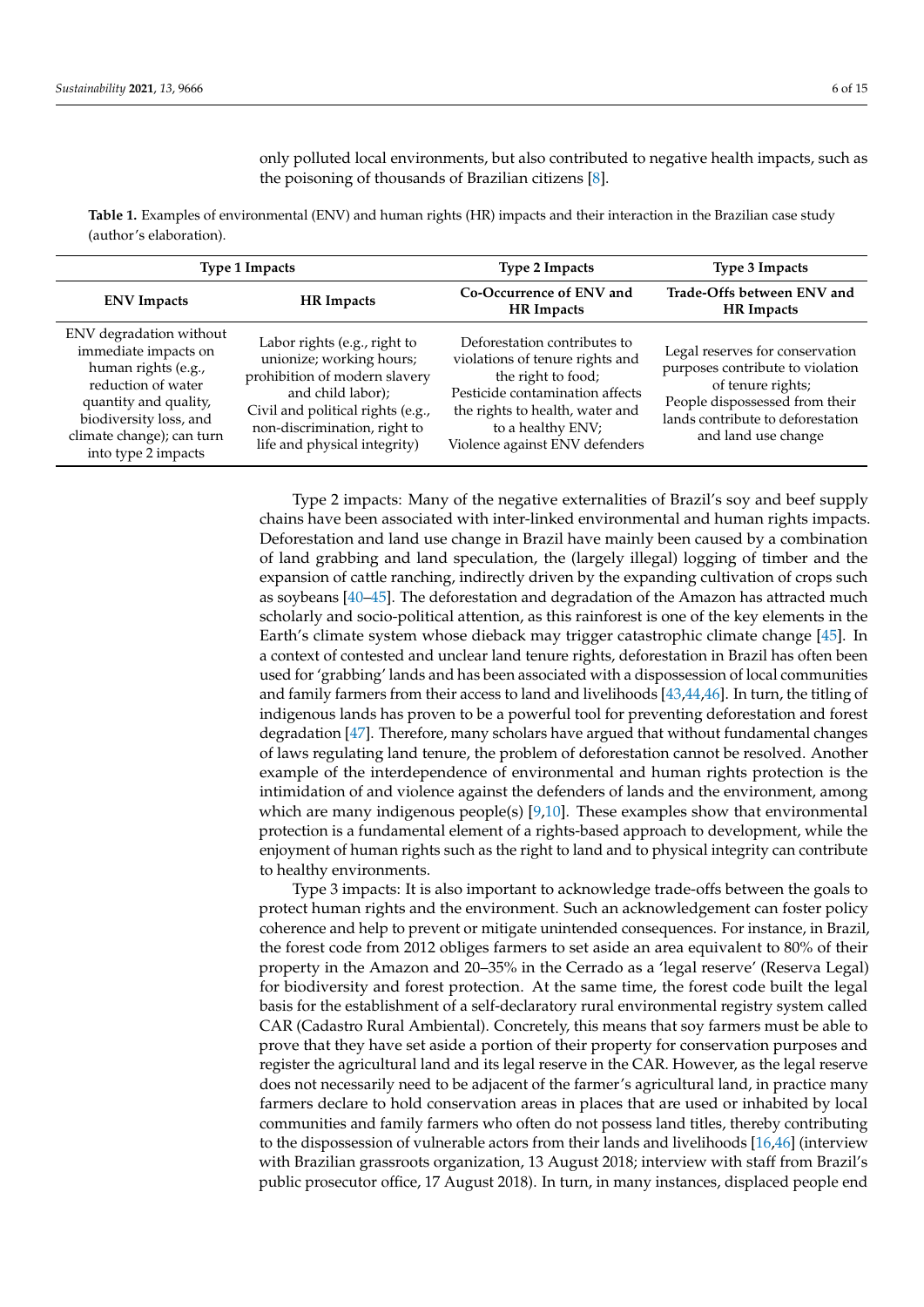up at the settlement frontier, entering remaining forests, the land of Indigenous peoples or protected areas [\[48\]](#page-14-6).

Based on this overview of the interaction between environmental and human rights impacts associated with soy and beef production in Brazil, we can draw important lessons for the design and implementation of policies that regulate global supply chains. While addressing the full spectrum of negative impacts in an integrated manner is desirable from a normative standpoint, I argue that the lack to acknowledge the interdependency of environmental and human rights impacts often undermines the effectiveness of governance approaches. More integrated norms and policies that are comprehensive in their scope and cover both environmental and human rights issues have the potential to foster synergies and pay attention to possible trade-offs between environmental and human rights impacts. In what follows, I analyze whether and to what extent supply chain regulations integrate environmental and human rights domains or whether they prioritize or selectively include only one of these domains.

# <span id="page-6-0"></span>*4.2. The Institutional Design of Supply Chain Regulations: Integrating the Environment and Human Rights?*

Already before the UNGPs were approved, the EU adopted supply chain regulations, mainly with the aim of addressing environmental problems. In 2008, the EU adopted a regulation to eliminate illegal, unreported and undocumented fishing (IUU Regulation) and in 2009 (revised in 2018) a directive on renewable energies (EU-RED and EU-RED II) that includes environmental sustainability criteria for forestry feedstocks and GHG criteria for solid and gaseous biomass fuels. Both legal norms, however, are narrow in their scope, as they focus only on a specific product and exclusively address environmental issues. In the drafting process of EU-RED, the inclusion of social criteria along environmental ones such as labor and land use or tenure rights was discussed but rejected in the course of the negotiations [\[49\]](#page-14-7). The sustainability criteria established in EU-RED are relevant for soy used as biofuel that is imported by the EU, which is, however, only a minor share of all soy being imported. The major volume of soy and soy meal imported into the EU is used as animal feed.

In 2010 (revised in 2019), the EU adopted the EU Timber Regulation (EUTR), which builds on a due diligence approach and requires operators putting timber on the internal market to present "documents or other information indicating compliance of those timber and timber products with the applicable legislation" [\[50\]](#page-14-8). Hence, the regulation does not require the compliance with international environmental or human rights standards, but with the laws of producer countries. This approach has been problematic in countries such as Brazil, where environmental and human rights policies have been dismantled in the recent past (interview with competent authority for the EUTR from Germany, 17 June 2020; interview with environmental NGO based in Brussels, 2 July 2019). Moreover, the focus of the EUTR is on the avoidance of illegal timber, while it deprioritizes other sustainability problems. For instance, with regard to risk assessment, the EUTR stipulates that the operator shall "analyze and evaluate the risk of illegally harvested timber or timber products derived from such timber being placed on the market" [\[50\]](#page-14-8). Against this background, Ituarte-Lima et al. argued that the EUTR should be better aligned with the Convention on Biodiversity (CBD) and include a human rights approach and social safeguards to ensure that local communities' access to as well as their use of and benefits from forests and forest-related resources are guaranteed [\[51\]](#page-14-9). The EUTR exclusively focuses on timber, but the reduction of illegal logging is also relevant for cattle production (and, more indirectly, for soy cultivation), as it could weaken the unsustainable links between deforestation, land grabbing and cattle raising in Brazil.

After the adoption of the UNGPs, most EU countries adopted national action plans (NAP) to advance the principles' implementation, but these plans have usually included exclusively voluntary measures with limited effectiveness [\[52\]](#page-14-10). Importantly, however, the EU and some Member States also adopted mandatory measures, which integrate environmental standards to differing extents. The former EU state United Kingdom (UK)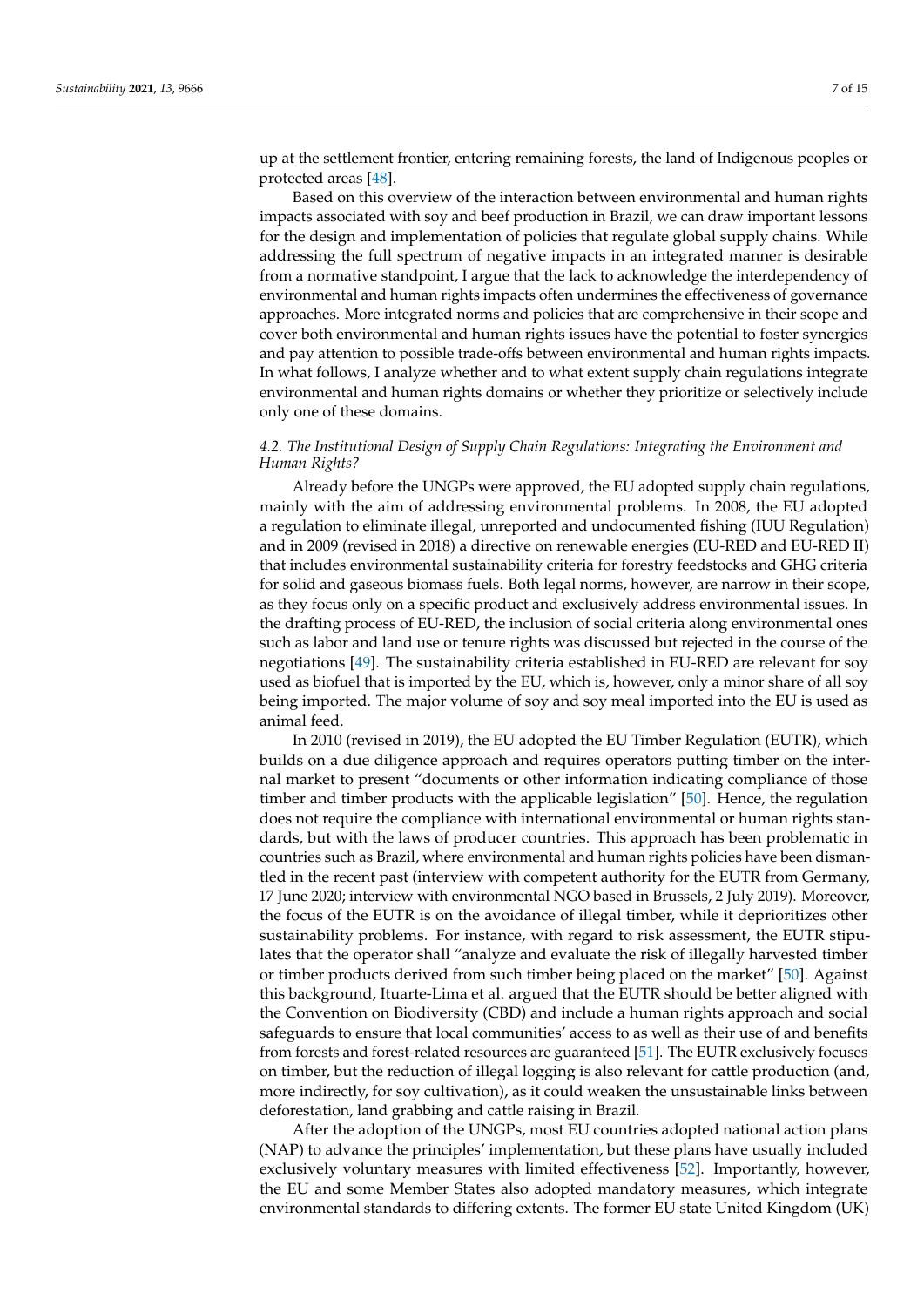adopted its UK Modern Slavery Act (2015), the EU a Conflict Minerals Regulation (2017) and the Netherlands a Child Labor Due Diligence law (2019). In line with the UNGPs, these three norms do not refer to environmental standards or issues at all. While the Conflict Minerals Regulation is not relevant for soy and beef supply chains from Brazil, the other two laws could help to address the violation of labor rights in these two chains.

By contrast, the French DV law (2017) is characterized by a particularly comprehensive scope regarding the coverage of environmental and human rights issues to be assessed and addressed by companies. The law establishes the obligations of companies "to identify risks and prevent serious violations of human rights and fundamental freedoms, the health and safety of individuals and the environment, resulting from the activities of the company and those of the companies it controls [ . . . ] directly or indirectly, as well as from the activities of subcontractors or suppliers with whom there is an established business relationship" [\[53\]](#page-14-11). As I further outline below, several large French companies involved with soy and beef supply chains from Brazil are covered by the law and obliged to show how they assess and address all kinds of negative environmental and human rights impacts.

The German parliament adopted a supply chain due diligence law (*Lieferkettensorgfaltspflichtengesetz*) in June 2021, which should help to assess, prevent and mitigate human rights violations, among them environment-related human rights violations. The law covers human rights risks in a rather broad sense and includes environment-related human rights issues, stipulating: "The prohibition of causing harmful soil alteration, water pollution, air pollution, harmful noise emission or excessive water consumption, which is likely to;

- (a) significantly affect the natural basis for the preservation and production of food,
- (b) deny a person access to safe drinking water,
- (c) impede or destroy a person's access to sanitary facilities; or
- (d) harm the health of a person;

The prohibition of unlawful eviction and the prohibition of unlawful deprivation of land, forests and waters in the acquisition, construction or other use of land, forests and waters, the use of which secures the livelihood of a person" [\[54\]](#page-14-12). Furthermore, the German law establishes selected environmental obligations related to the use of mercury, the prohibition of the production and use of chemicals listed in the Stockholm convention and the disposal of waste. German environmental organizations criticized that the law only covers environmental damages whenever they cause infringements of human rights, instead of establishing a general obligation to protect the environment [\[55\]](#page-14-13). Such a general obligation to contribute to a healthy environment would have implied the coverage of all environmental impacts associated with soy and beef from Brazil, including type 1 (ENV) impacts and could help to better account for type 2 and type 3 impacts (Section [4.1\)](#page-4-1). The Green Party (Bündnis 90/Die Grünen) even submitted a request to amend the law in order to strengthen its contribution to environmental protection, arguing: "The amendment enables comprehensive protection of the environmental goods soil, air, water, biodiversity and global climate in the sense of the precautionary principle [ . . . ]. This also provides preventive protection of human rights arising from cumulative and creeping environmental degradation" [\[56\]](#page-14-14). However, this request was rejected in a parliamentary vote. Table [2](#page-8-1) provides an overview of environmental and human rights issues covered by supply chain regulations and outlines their relevance for the Brazilian cattle and soy sector.

Overall, the analysis of the extent to which supply chain regulations integrate the environment and human rights revealed that the large majority of adopted laws can be characterized either as exclusively environmental or exclusively human rights norms, pointing to significant shortcomings in institutionalizing policy integration. With regard to soy and beef supply chains from Brazil, existing regulations have created a rather patchy and fragmented response to selected impacts, while neglecting others and leaving the interaction between different environmental and human rights impacts largely unaddressed. From this sample of supply chain regulations, only the German due diligence law and the French DV law establish both environmental and human rights duties. However, the German law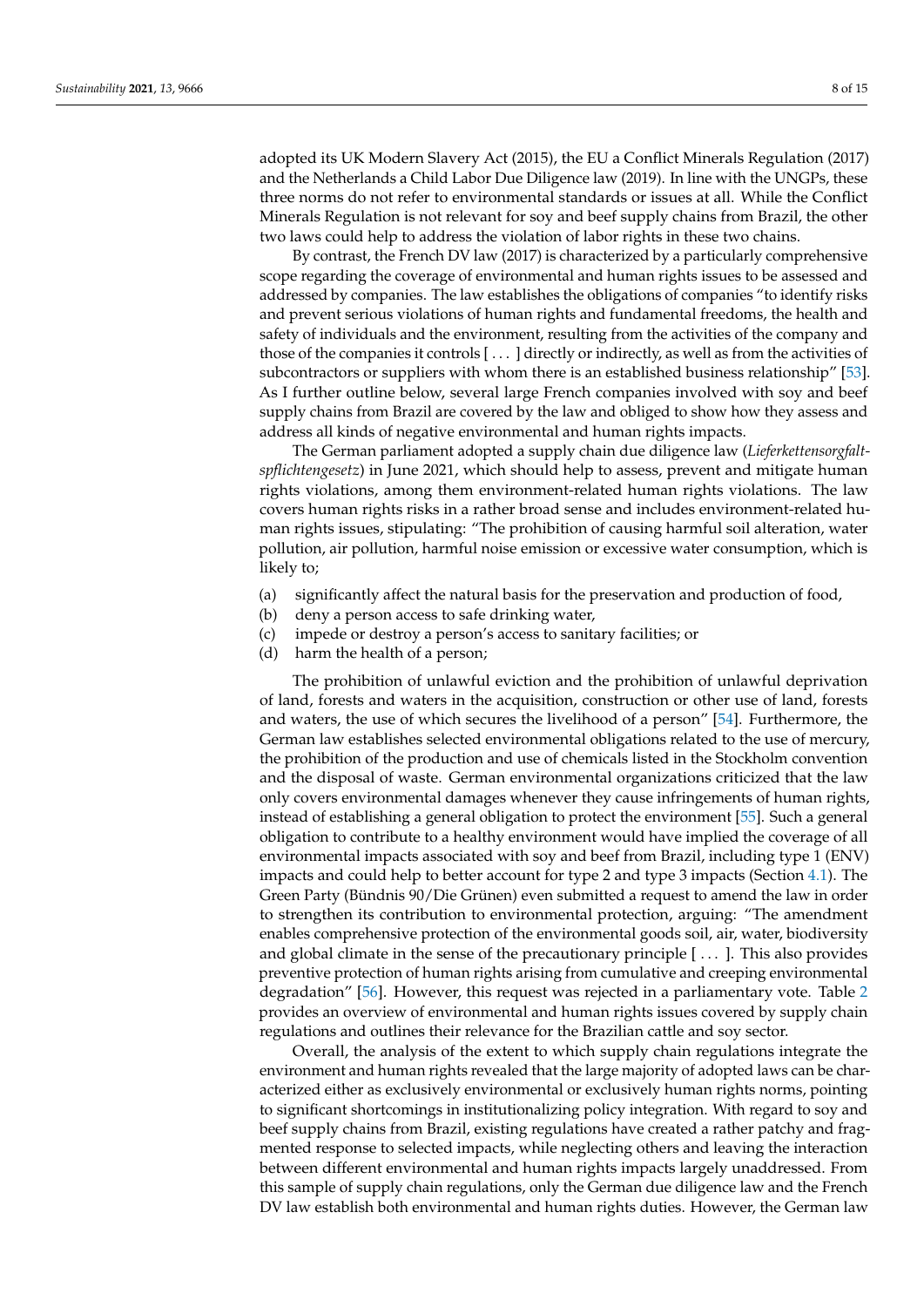was adopted recently and its implementation will start in 2023. In the following section, I present new findings on policy integration in the implementation of the DV law, which has integrated environmental and human rights issues to the broadest extent.

| Table 2. Environmental and human rights issues covered in supply chain regulations (author's elaboration). |  |  |
|------------------------------------------------------------------------------------------------------------|--|--|
|                                                                                                            |  |  |

<span id="page-8-1"></span>

| <b>Supply Chain</b><br>Regulation           | <b>ENV</b> Issues                                                                                                        | <b>HR</b> Issues                                                                                       | Policy<br>Integration?                                    | <b>Relevance for Brazilian</b><br><b>Cattle and Soy Sector</b>                                                                  |
|---------------------------------------------|--------------------------------------------------------------------------------------------------------------------------|--------------------------------------------------------------------------------------------------------|-----------------------------------------------------------|---------------------------------------------------------------------------------------------------------------------------------|
| <b>EU IUU</b><br>regulation                 | Marine and biodiversity<br>protection in compliance<br>with international law                                            |                                                                                                        | Exclusively<br>ENV norm                                   |                                                                                                                                 |
| EU-RED and<br>EU-RED II                     | ENV sustainability<br>criteria for forestry<br>feedstocks and GHG<br>criteria for solid and<br>gaseous biomass fuels     |                                                                                                        | Exclusively<br>ENV norm                                   | Covers only type 1 (ENV)<br>impacts related to<br>soybeans used as biofuel                                                      |
| <b>EU</b> Timber<br>Regulation (EUTR)       | Due diligence obligations<br>to avoid illegally<br>harvested timber<br>according to the laws of<br>the producing country | HR only indirectly<br>included as part of the<br>legality verification                                 | Mainly ENV norm,<br>no explicit focus on<br>HR protection | Mainly type 1 (ENV)<br>impacts; only indirectly<br>important due to link<br>between deforestation,<br>cattle and soy production |
| UK Modern<br>Slavery Act                    |                                                                                                                          | Due diligence<br>obligations to assess<br>and address<br>modern slavery                                | Exclusively HR norm                                       | Covers only type 1<br>(HR) impacts                                                                                              |
| <b>EU</b> Conflict<br>Minerals Regulation   |                                                                                                                          | Due diligence<br>obligations to assess<br>and address<br>violent conflicts in<br>mineral supply chains | Exclusively HR norm                                       |                                                                                                                                 |
| French Duty of<br>Vigilance law             | Due diligence obligations<br>to assess and address<br>ENV damages                                                        | Due diligence<br>obligations to assess<br>and address<br>HR violations and<br>ENV damages              | Integration of HR and<br><b>ENV</b> issues                | Covers all severe human<br>rights and<br>environmental impacts                                                                  |
| Dutch Child<br>Labor Due<br>Diligence law   |                                                                                                                          | Due diligence<br>obligations to assess<br>and address<br>child labor                                   | Exclusively HR norm                                       | Covers only type 1<br>(HR) impacts                                                                                              |
| German Supply<br>Chain Due<br>Diligence Law | Due diligence obligations<br>to assess and address<br>environment-related<br>HR violations                               | Due diligence<br>obligations to assess<br>and address<br>HR violations                                 | Mainly HR norm,<br><b>ENV</b> issues<br>partly included   | Covers mainly type 1<br>(HR) impacts and to a<br>lesser extent type 2 and<br>type 3 impacts                                     |

### <span id="page-8-0"></span>*4.3. Implementing the French Duty of Vigilance Law: Assessing and Addressing Human Rights and Environmental Impacts*

The DV law requires companies to submit annual reports on their due diligence systems (called 'vigilance plans'), which have to be included in their financial reports and should be drawn in association with the company's stakeholders. Companies with 5000 employees within its own company and subsidiaries whose registered office is located in France and companies with at least 10,000 employees whose registered office is located in France or abroad are covered by the law. Large companies that are involved with soy and beef supply chains from Brazil such as Carrefour, Casino Group, Danone and Savencia have submitted their vigilance plans since 2018, while there are other companies working in one of these sectors that have been criticized for their non-compliance with the law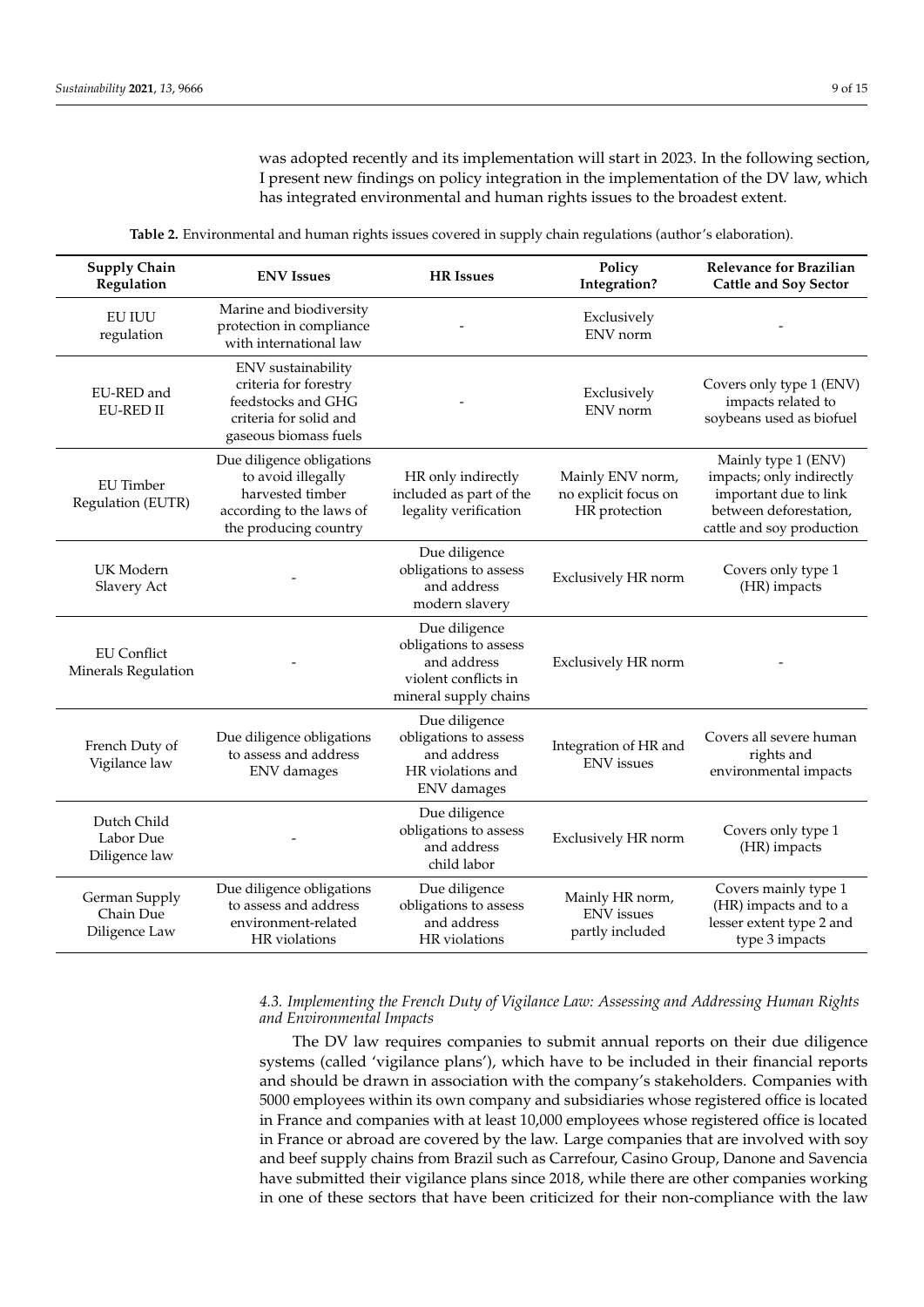(e.g., Lactalis) [\[57\]](#page-14-15). In line with the UNGPs and other international soft law norms such as the OECD Guidelines for Multinational Enterprises, the due diligence systems of companies in France shall include the assessment of environmental and human rights risks, a description of the prevention and mitigation measures to reduce or avoid risks, the evaluation of the effectiveness of adopted measures and grievance mechanisms [\[53\]](#page-14-11). The law foresees two types of sanctions for non-compliance with the law: (1) When a company fails to comply with its obligations, a formal notice can be sent to it at the request of any person having an interest in the matter, and if it does not take appropriate action, the competent court may subject it to a fine; (2) If severe environmental damages or human rights violations occur that could have been prevented by implementing an appropriate due diligence system, the company can be held liable and be obliged to compensate for the damage [\[53\]](#page-14-11).

The analysis of the vigilance plans of the four above-mentioned companies reveals that all of them have prioritized certain negative impacts associated with soy and beef from Brazil, while neglecting others. With regard to environmental issues in soy and beef supply from Brazil, all companies have identified the risk of deforestation as a major concern, and Carrefour, Casino Group and Danone outlined how they respond to this risk, while Savencia's plans remained rather vague and unspecific regarding mitigation and prevention measures [\[58\]](#page-14-16). Other important environmental issues such as biodiversity loss, pesticide pollution or the reduction of the quality and quantity of water have only been addressed in a general manner in the plans but not specifically with regard to commodities from Brazil. In a similar vein, the companies have assessed different types of human rights in a rather selective way. The main focus of the companies has been on labor rights, while the rights of other stakeholders in Brazil that are negatively affected by the soy and beef sectors have not been discussed. As outlined above, among these rights are the right to land, health, food, water and protection from violence. In addition, the consultation with rightsholders (beside employees or trade unions) or grassroots organizations from Brazil has not been mentioned in any of the vigilance plans [\[57\]](#page-14-15).

These findings suggest that there have been shortcomings in the due diligence systems of companies, which have selectively addressed specific salient environmental and human rights issues, instead of using more integrated approaches. More concretely, particularly those impacts have been prioritized by companies that are high on the global agenda and prominently covered in public media discourses in countries of the Global North [\[59\]](#page-14-17), while the concerns of local communities in Brazil have largely been neglected. The inclusion or exclusion of certain impacts from due diligence systems and company reports seems to reflect asymmetric power relationships that have disfavored actors from the Global South with comparatively little voice and purchasing power.

However, the companies' perspectives on risks also suggest that cognitive factors and practical reasons have limited policy integration, as it is easier to handle impacts separately in a piecemeal fashion than to go deeper and try to handle more complex interactions between impacts in a constructive manner. With this in mind, it is also important to acknowledge the fact that it is more challenging to assess and monitor certain risks than others. In our workshop with stakeholders from Brazil in March 2020, the participants argued that the quality of available data on the rights to land, water and food is worse than, for instance, on deforestation or biodiversity loss [\[40\]](#page-13-25). This again sheds light on the importance of cognitive factors, such as the need to improve our knowledge and data on specific impacts, wherefore the meaningful participation of rightsholders, local stakeholders and Brazilian institutions such as the public prosecutor's offices would be of key importance.

With the aim of improving company practices and holding companies liable for any damages their supply chains cause or contribute to, as of July 2021, civil society organizations already submitted four formal notices to companies and filed four lawsuits [\[60\]](#page-14-18). In one of these lawsuits, environmental and human rights organizations from Brazil, Colombia and France accused Casino Group for not taking appropriate action to prevent deforestation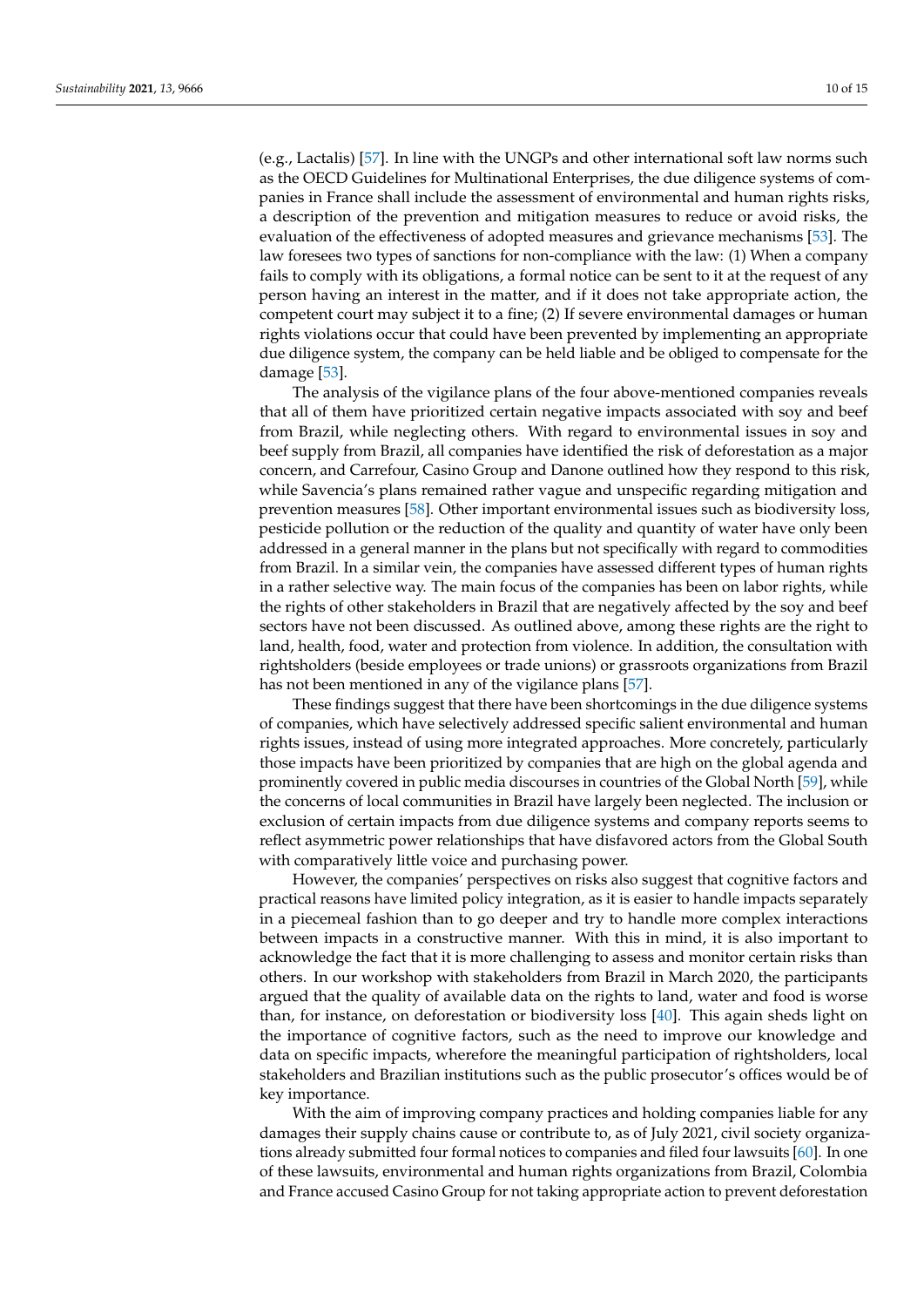and land grabs in the company's supply chains. This legal case is just one of the examples showing that the DV law has created political opportunities to build coalitions between environmental and human rights NGOs on the one hand and civil society organizations from the Global South and Global North on the other (interviews with Brazilian and European NGOs, 6 March 2020, 21 August 2019, and 10 February 2021). The plaintiffs in the lawsuit against Casino Group also reflect the close links between environmental and human rights impacts in this case, arguing: "This case is a tragic example of the interdependence between the environment and human rights, both protected by the Duty of diligence law." (Cecilia Rinaudo, general coordinator of the French NGO Notre Affaire à Tous) and "As we make clear in the complaint, the demand for beef by Casino and [its subsidiary] Pão de Açúcar brings deforestation and land grabbing and violence, and the murder of indigenous leaders when they choose to resist" (legal advisor of the Coordination of Indigenous Organizations of the Brazilian Amazon (COIAB)) [\[61\]](#page-14-19). While it is unclear how French Courts will decide on this and other cases, it is interesting to note that the DV law has enabled grassroots organizations from Brazil to articulate their concerns on interconnected impacts and to file lawsuits, which has created opportunities to advance policy integration 'from below'.

#### **5. Discussion and Conclusions**

Sustainability governance has struggled with the challenge to integrate and properly balance its social, environmental and economic pillars and to address interdependent risks equally. This study aims to contribute to such broader debates with a focus on the integration of the environment and human rights in supply chain regulations from the EU and Member States. With reference to soy and beef supply chains from Brazil, which are critical cases for both policy domains, I show that environmental and human rights impacts often co-occur, reinforcing each other (type 2 impacts) but that there can also be trade-offs between social and environmental goals (type 3 impacts). Hence, I argue that supply chain regulations that cover both policy domains and take the interaction between them into account would be particularly promising for enabling more sustainable supply chains.

However, the first experiences with the implementation of the French DV law, which encompasses both policy domains, reveal that the institutionalization of an integrated approach does not guarantee policy integration in practice. French companies involved with soy and beef supply chains from Brazil have assessed and addressed risks in a rather isolated and fragmented way. Concretely, this study points to shortcomings of internal policy integration in the company's due diligence systems, as a few environmental, respectively human rights, impacts are highlighted in the company reports, while others are deprioritized. Furthermore, environmental and human rights risks have been discussed separately by companies, and there has been a lack of attention to patterns of interaction between them, which indicates weak external policy integration.

In the following section, I discuss some of my findings regarding institutional, political and cognitive barriers for the policy integration of the environment and human rights in the governance of global supply chains.

*Institutional factors*: This study sheds light on a mismatch between the problem characteristics associated with global supply chains, which have been characterized by the close interconnection between environmental and human rights issues, and the institutional governance context, which is still organized in a rather fragmented and siloed way. Accordingly, most supply chain regulations adopted by the EU or Member States have selectively targeted specific environmental or human rights problems. Despite efforts to cooperate across different policy domains in the EU over the past decades, the institutional cooperation between competent authorities working in favor of environmental and human rights issues has often been weak. More research into such institutional dynamics in both policy-making and implementation processes of supply chain regulations could help to produce new insights into the enabling and hindering conditions for integrating human rights and environmental concerns in sustainability governance.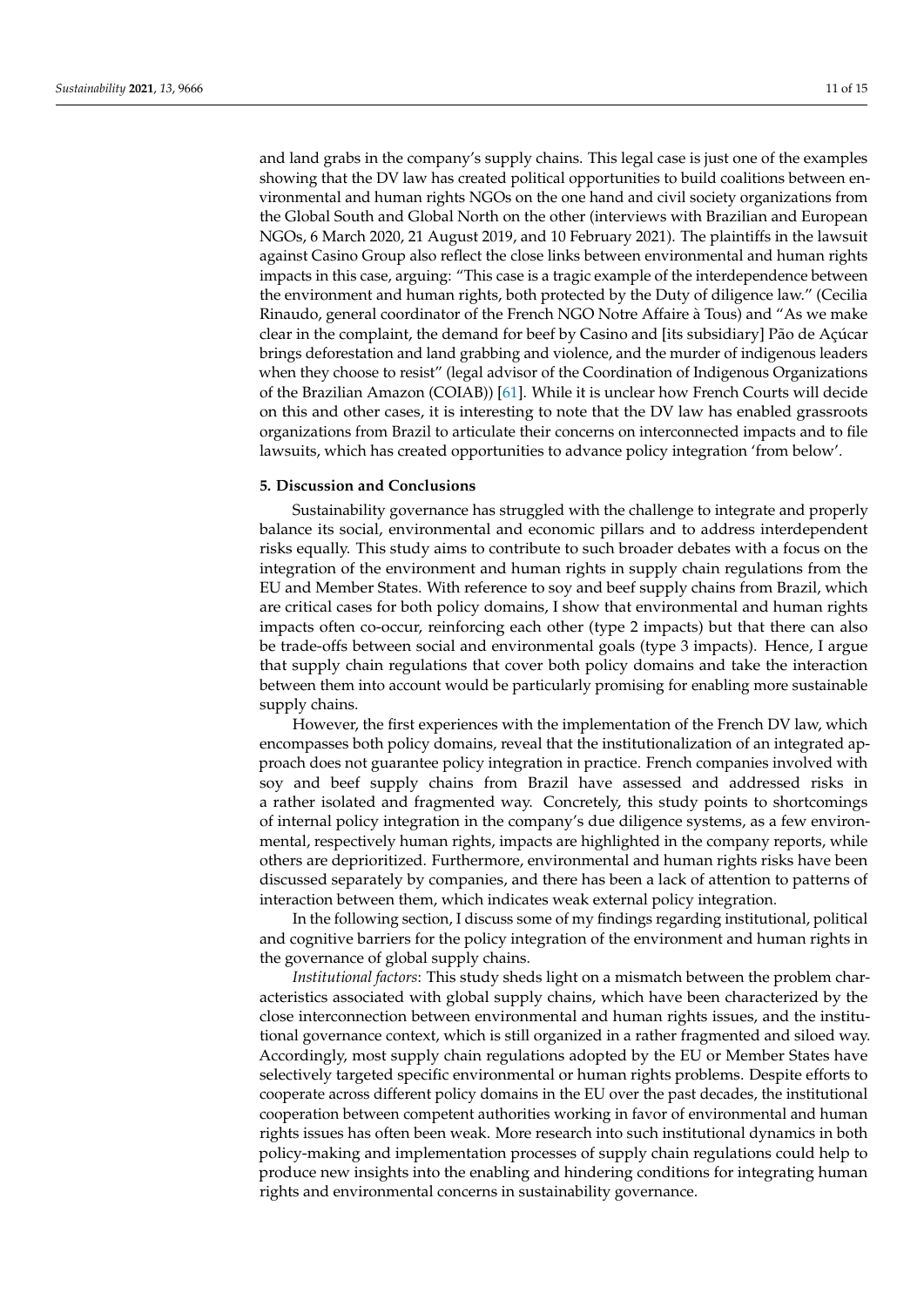*Political factors*: While previous literature has mainly focused on contestations over the enforceability of supply chain regulations, in particular over the question of whether or not they should include legal liability for companies, here I show that there have also been important contestations about the scope of the laws and the extent to which they cover environmental and human rights issues. In general, business associations and businessclose state institutions (e.g., Ministries of the Economy), as well as conservative, right-wing and liberal parties, have generally advocated for weak and narrow designs of supply chain regulations [\[22\]](#page-13-7). However, also many actors advocating for stringent regulations have done so with reference to a specific policy domain, i.e., either focusing on human rights or environmental issues. While staff from public institutions often just feels responsible for the institution's limited sphere of influence, many civil society organizations also specialize either on environmental or on human rights problems. The agency of actors advocating for the inclusion of environmental or human rights issues has led to the integration of both policy domains in laws to regulate supply chains, but the integration of both policy domains has not been prominently discussed in policy-making processes.

Furthermore, the analysis of the implementation of the DV law points to the importance of different interests and perspectives of actor groups in the Global North and Global South, embedded in asymmetric relations of power. In this context, the needs and interests of rightsholders and local communities affected by the (often interconnected!) negative environmental and human rights impacts of the soy and cattle sectors in Brazil have largely been neglected by French companies. The strong focus on salient sustainability problems such as Amazon deforestation is not a new phenomenon in sustainability governance [\[62\]](#page-14-20). In the case of supply chain regulations, closer transnational linkages between civil society organizations working on human rights and environmental issues (as observed in the French case) might help to challenge the exclusion of certain impacts from due diligence systems and related public debates and contribute to better internal and external policy integration.

*Cognitive factors*: My findings show that both companies and policy-makers have often approached the impacts of global supply chains in a fragmented and isolated manner. Hence, despite the fact that discourses surrounding the international agreements on environment and development and, more recently, surrounding the SDGs have emphasized the inter-related and interdependent nature of environmental and social dimensions of sustainable development, concrete governance processes are still often characterized by fragmented and selective perspectives. For instance, the French companies have usually assessed environmental and human rights risks separately, without discussing synergies and trade-offs between them. To this adds that there has been an uneven distribution of knowledge and data according to different problems, which has likely been due to specific problem characteristics (e.g., the existence or non-existence of illegal deforestation might be easier to monitor than violations of tenure rights) but also to power asymmetries linked to specific actors' interests (e.g., problems that are high on the agenda of global environmental governance attract more attention than those of vulnerable communities from places in the Global South). Such asymmetries and knowledge gaps merit more attention, to avoid that important sustainability problems are sidelined and, borrowing the words of the SDGs, to ensure that "no one will be left behind" and to "endeavour to reach the furthest behind first" [\[63\]](#page-14-21).

However, it is important to acknowledge that policy integration is a very challenging process, not only because the environment and human rights are just some of the numerous policy domains to be integrated, but also because of practical challenges related to relevant expert knowledge, a limited sphere of influence of supply chain regulations (interacting with place-based and international governance) and the need of human actors and institutions to reduce complexity. Furthermore, there can also be trade-offs between more integrated governance approaches on the one hand and enforceability and feasibility on the other that merit further discussion, although they go beyond the scope of this paper.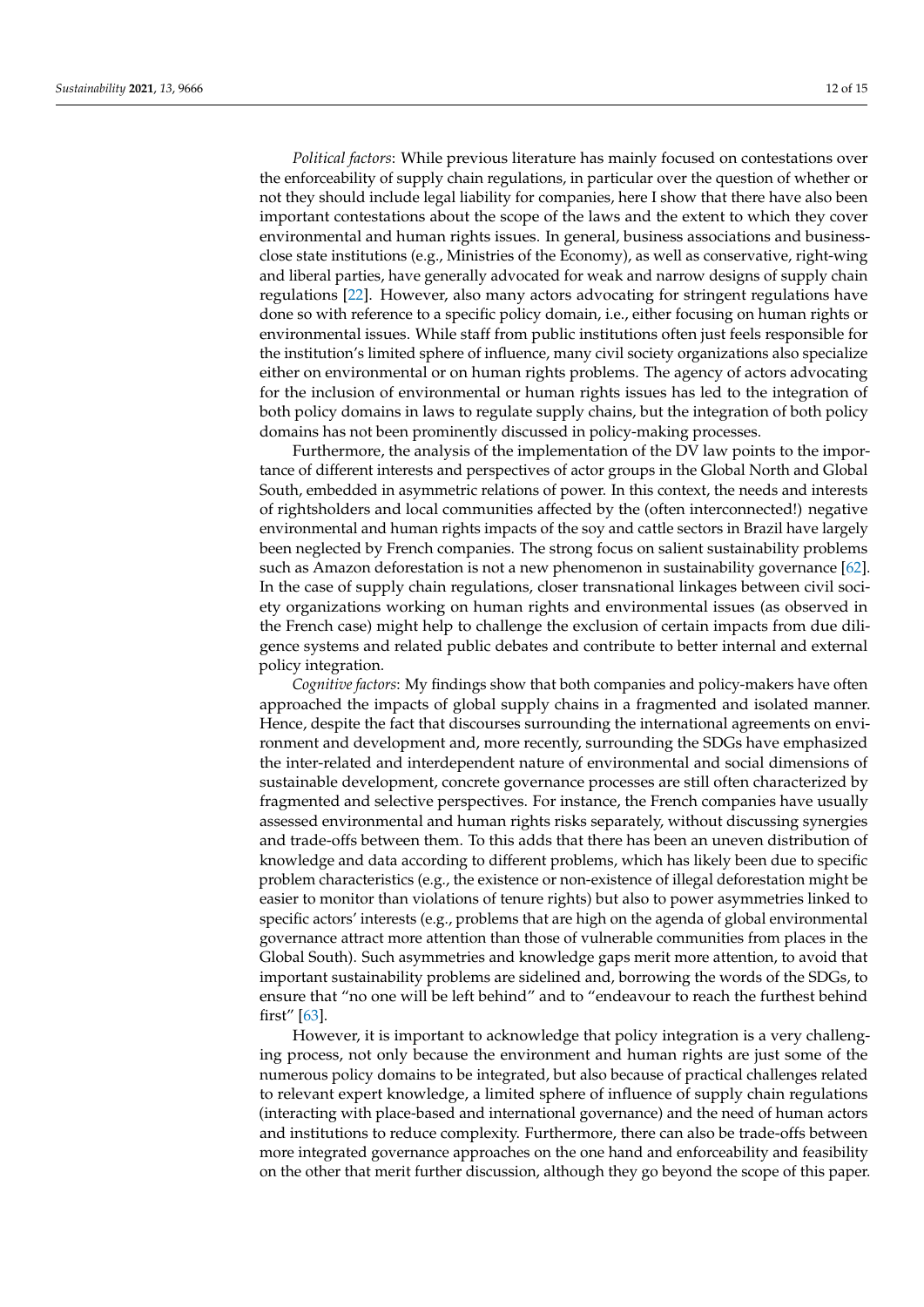To conclude, here I argue that the increasing problematization and visibility of negative environmental and human rights impacts (and their interaction) in global supply chains are crucial, in order to create awareness and knowledge on such impacts and to search for appropriate political and institutional responses. However, this study points to important institutional, political and cognitive barriers for policy integration in supply chain regulations. I show that the negative externalities of global supply chains in the sites of production in many places (often in the Global South) are interconnected, but governance approaches to address them often follow a fragmented logic, which hinders effective problem resolution or even contributes to problematic trade-offs ('conflictive fragmentation'). While policy disintegration at the global scale might not be harmful, it can produce conflicts and environmental injustice in producing sites. More integrated approaches for regulating global supply chains and global trade would be needed to enhance 'just sustainability'.

**Funding:** This work was supported by the Research Council for Sustainable Development, Sweden (FORMAS, Dnr 2019-01386), the Deutsche Forschungsgemeinschaft DFG, Germany (Project: "GOVERNECT", LE 2396/4-1) and Mistra Geopolitics—Navigating towards a Secure and Sustainable Future, funded by the Swedish Foundation for Strategic Environmental Research under grant number 2016/11 #5.

**Institutional Review Board Statement:** The study was conducted according to the ethical guidelines of the Deutsche Forschungsgemeinschaft DFG and the University of Osnabrück.

**Informed Consent Statement:** Informed consent was obtained from all subjects involved in the study.

**Data Availability Statement:** The data that support the findings of this study are available on request from the corresponding author. The data are not publicly available due to privacy or ethical restrictions.

**Acknowledgments:** I am grateful to Andrea Lenschow, Maria-Therese Gustafsson and Jan Pollex for their collaboration and our fruitful exchange on policy integration and soy and beef supply chains from Brazil.

**Conflicts of Interest:** The author declares no conflict of interest.

#### **References**

- <span id="page-12-0"></span>1. International Labour Organization (ILO). *Proceedings of the International Labour Conference Report IV*; Decent Work in Global Supply Chains; ILO: Geneva, Switzerland, 2016.
- <span id="page-12-1"></span>2. Organisation for Economic Cooperation and Development (OECD). *Multinational Enterprises in the Global Economy. Heavily Debated but Hardly Measured*; OECD: Paris, France, 2018. Available online: [https://www.oecd.org/industry/ind/MNEs-in-the-global](https://www.oecd.org/industry/ind/MNEs-in-the-global-economy-policy-note.pdf)[economy-policy-note.pdf](https://www.oecd.org/industry/ind/MNEs-in-the-global-economy-policy-note.pdf) (accessed on 15 July 2021).
- <span id="page-12-2"></span>3. Dauvergne, P. *The Shadows of Consumption: Consequences for the Global Environment*; MIT Press: Cambridge, MA, USA, 2010.
- 4. Westhoek, H.; Lesschen, J.P.; Rood, T.; Wagner, S.; De Marco, A.; Murphy-Bokern, D.; Leip, A.; van Grinsven, H.; Sutton, M.A.; Oenema, O. Food choices, health and environment: Effects of cutting Europe's meat and dairy intake. *Glob. Environ. Chang.* **2014**, *26*, 196–205. [\[CrossRef\]](http://doi.org/10.1016/j.gloenvcha.2014.02.004)
- <span id="page-12-3"></span>5. Pendrill, F.; Persson, U.M.; Godar, J.; Kastner, T. Deforestation Displaced: Trade in Forest-risk Commodities and the Prospects for a Global Forest Transition. *Environ. Res. Lett.* **2019**, *14*, 55003. [\[CrossRef\]](http://doi.org/10.1088/1748-9326/ab0d41)
- <span id="page-12-4"></span>6. Rajão, R.; Soares-Filho, B.; Nunes, F.; Börner, J.; Machado, L.; Assis, D.; Oliveira, A.; Pinto, L.; Ribeiro, V.; Rausch, L.; et al. The rotten apples of Brazil's agribusiness. *Science* **2020**, *369*, 246–248. [\[CrossRef\]](http://doi.org/10.1126/science.aba6646)
- <span id="page-12-5"></span>7. Baletti, B. Saving the Amazon? Sustainable soy and the new extractivism. *Environ. Plan. A* **2014**, *46*, 5–25. [\[CrossRef\]](http://doi.org/10.1068/a45241)
- <span id="page-12-9"></span>8. Bombardi, L.M. *Geografia do Uso de Agrotóxicos no Brasil e Conexões com a União Europeia*; Universidade de São Paulo: São Paulo, Brazil, 2017.
- <span id="page-12-8"></span>9. Comissão Pastoral da Terra (CPT). *Conflitos no Campo Brasil 2020*; CPT: Goiánia, Brazil, 2021.
- <span id="page-12-10"></span>10. Le Billon, P.; Lujala, P. Environmental and land defenders: Global patterns and determinants of repression. *Glob. Environ. Chang.* **2020**, *65*, 102163. [\[CrossRef\]](http://doi.org/10.1016/j.gloenvcha.2020.102163)
- <span id="page-12-6"></span>11. Russo Lopes, G.; Lima, M.G.B.; dos Reis, T.N. Maldevelopment revisited: Inclusiveness and social impacts of soy expansion over Brazil's Cerrado in Matopiba. *World Dev.* **2021**, *139*, 105316. [\[CrossRef\]](http://doi.org/10.1016/j.worlddev.2020.105316)
- <span id="page-12-7"></span>12. Park, S.; Kramarz, T. (Eds.) *Global Environmental Governance and the Accountability Trap*; MIT Press: Cambridge, MA, USA, 2019.
- 13. Newig, J.; Challies, E.; Cotta, B.; Lenschow, A.; Schilling-Vacaflor, A. Governing global telecoupling toward environmental sustainability. *Ecol. Soc.* **2020**, *25*, 21. [\[CrossRef\]](http://doi.org/10.5751/ES-11844-250421)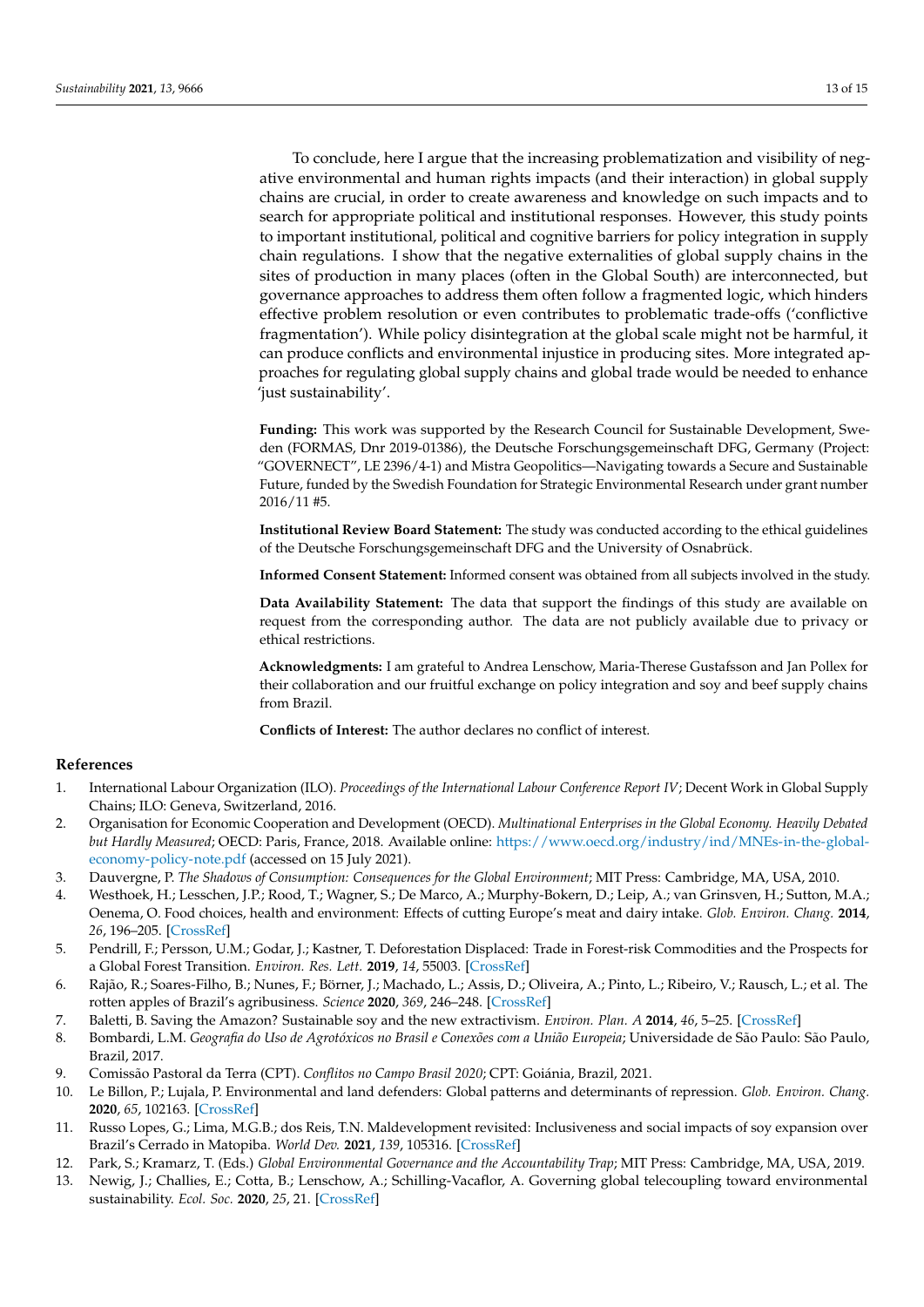- <span id="page-13-0"></span>14. Ruggie, J.G. Multinationals as global institution: Power, authority and relative autonomy. *Regul. Gov.* **2018**, *12*, 317–333. [\[CrossRef\]](http://doi.org/10.1111/rego.12154)
- <span id="page-13-1"></span>15. Dauvergne, P.; Lister, J. Big brand sustainability: Governance prospects and environmental limits. *Glob. Environ. Chang.* **2012**, *22*, 36–45. [\[CrossRef\]](http://doi.org/10.1016/j.gloenvcha.2011.10.007)
- <span id="page-13-2"></span>16. Schilling-Vacaflor, A.; Lenschow, A.; Challies, E.; Cotta, B.; Newig, J. Contextualizing certification and auditing: Soy certification and access of local communities to land and water in Brazil. *World Dev.* **2021**, *140*, 105281. [\[CrossRef\]](http://doi.org/10.1016/j.worlddev.2020.105281)
- <span id="page-13-3"></span>17. Bastos Lima, M.G. Corporate Power in the Bioeconomy Transition: The Policies and Politics of Conservative Ecological Modernization in Brazil. *Sustainability* **2021**, *13*, 6952. [\[CrossRef\]](http://doi.org/10.3390/su13126952)
- <span id="page-13-4"></span>18. Moser, C.; Leipold, S. Toward "hardened" accountability? Analyzing the European Union's hybrid transnational governance in timber and biofuel supply chains. *Regul. Gov.* **2021**, *15*, 115–132. [\[CrossRef\]](http://doi.org/10.1111/rego.12268)
- 19. Partzsch, L. *Alternatives to Multilateralism: New Forms of Social and Environmental Governance*; MIT Press: Cambridge, MA, USA, 2020.
- <span id="page-13-5"></span>20. Renckens, S. *Private Governance and Public Authority: Regulating Sustainability in a Global Economy*; Cambridge University Press: Cambridge, UK, 2020.
- <span id="page-13-6"></span>21. Partzsch, L.; Vlaskamp, M.C. Mandatory due diligence for 'conflict minerals' and illegally logged timber: Emergence and cascade of a new norm on foreign accountability. *Extr. Ind. Soc.* **2016**, *3*, 978–986. [\[CrossRef\]](http://doi.org/10.1016/j.exis.2016.07.003)
- <span id="page-13-7"></span>22. Schilling-Vacaflor, A.; Lenschow, A. Hardening foreign corporate accountability through mandatory due diligence in the European Union? New trends and persisting challenges. *Regul. Gov.* **2021**. [\[CrossRef\]](http://doi.org/10.1111/rego.12402)
- <span id="page-13-8"></span>23. European Coalition for Corporate Justice (ECCJ). Evidence for Mandatory Human Rights and Environmental Due Diligence Legislation. Available online: [http://corporatejustice.org/wp-content/uploads/2021/03/evidence-for-mhredd-january-2021](http://corporatejustice.org/wp-content/uploads/2021/03/evidence-for-mhredd-january-2021-.pdf) [-.pdf](http://corporatejustice.org/wp-content/uploads/2021/03/evidence-for-mhredd-january-2021-.pdf) (accessed on 21 July 2021).
- <span id="page-13-9"></span>24. Agyeman, J.; Bullard, R.; Evans, B. Introduction. Joined-up thinking: Bringing together sustainability, environmental justice and equity. In *Just Sustainabilities*; Routledge: London, UK, 2003; Volume 30, pp. 1–16.
- <span id="page-13-10"></span>25. Collier, U. *Energy and Environment in the European Union*; Aldershot: Avebury, UK, 1994.
- <span id="page-13-11"></span>26. Biermann, F.; Davies, O.; Van Der Grijp, N. Environmental policy integration and the architecture of global environmental governance. *Int. Environ. Agreem. Politics Law Econ.* **2009**, *9*, 351. [\[CrossRef\]](http://doi.org/10.1007/s10784-009-9111-0)
- <span id="page-13-12"></span>27. World Commission on Environment and Development (WCED). *Our Common Future*; Oxford University Press: Oxford, UK, 1987.
- <span id="page-13-13"></span>28. Lafferty, W.; Hovden, E. Environmental policy integration: Towards an analytical framework. *Environ. Politics* **2003**, *12*, 1–22. [\[CrossRef\]](http://doi.org/10.1080/09644010412331308254)
- <span id="page-13-14"></span>29. Jordan, A.; Lenschow, A. Environmental policy integration: A state of the art review. *Environ. Policy Gov.* **2010**, *20*, 147–158. [\[CrossRef\]](http://doi.org/10.1002/eet.539)
- <span id="page-13-15"></span>30. Tosun, J.; Leininger, J. Governing the interlinkages between the sustainable development goals: Approaches to attain policy integration. *Glob. Chall.* **2017**, *1*, 1700036. [\[CrossRef\]](http://doi.org/10.1002/gch2.201700036)
- <span id="page-13-16"></span>31. United Nations Human Rights Special Procedures. Framework Principles on Human Rights and the Environment 2018. Available online: [https://www.ohchr.org/Documents/Issues/Environment/SREnvironment/FrameworkPrinciplesUserFriendlyVersion.](https://www.ohchr.org/Documents/Issues/Environment/SREnvironment/FrameworkPrinciplesUserFriendlyVersion.pdf) [pdf](https://www.ohchr.org/Documents/Issues/Environment/SREnvironment/FrameworkPrinciplesUserFriendlyVersion.pdf) (accessed on 19 July 2021).
- <span id="page-13-17"></span>32. Siegel, K.M.; Lima, M.G.B. When international sustainability frameworks encounter domestic politics: The sustainable development goals and agri-food governance in South America. *World Dev.* **2020**, *135*, 105053. [\[CrossRef\]](http://doi.org/10.1016/j.worlddev.2020.105053)
- <span id="page-13-18"></span>33. Merino, R.; Gustafsson, M.T. Localizing the indigenous environmental steward norm: The making of conservation and territorial rights in Peru. *Environ. Sci. Policy* **2021**, *124*, 627–634. [\[CrossRef\]](http://doi.org/10.1016/j.envsci.2021.07.005)
- <span id="page-13-19"></span>34. Dehbi, F.; Martin-Ortega, O. Putting Planet and People First: Towards a Business and Human Rights Framework that Addresses the Impact of Corporate Activities on the Environment. *Sustainability*. under review.
- <span id="page-13-20"></span>35. Adger, W.N.; Jordan, A. (Eds.) *Governing Sustainability*; Cambridge University Press: Cambridge, UK, 2009.
- <span id="page-13-21"></span>36. Biermann, F.; Boas, I.J.C. Global adaptation governance: The case of protecting climate refugees. In *Global Climate Governance Beyond 2012: Architecture, Agency and Adaptation*; Biermann, F., Pattberg, F., Zelli, F., Eds.; Cambridge University Press: Cambridge, UK, 2010; pp. 255–269.
- <span id="page-13-22"></span>37. Nilsson, M.N.; Persson, A.S. Framework for analysing environmental policy integration. *J. Environ. Policy Plan.* **2003**, *5*, 333–359. [\[CrossRef\]](http://doi.org/10.1080/1523908032000171648)
- <span id="page-13-23"></span>38. Feindt, P.H. Policy-learning and environmental policy integration in the Common Agricultural Policy, 1973–2003. *Public Adm.* **2010**, *88*, 296–314. [\[CrossRef\]](http://doi.org/10.1111/j.1467-9299.2010.01833.x)
- <span id="page-13-24"></span>39. Dellmuth, L.; Gustafsson, M.T.; Kural, E. Global adaptation governance: Explaining the governance responses of international organizations to new issue linkages. *Environ. Sci. Policy* **2020**, *114*, 204–215.
- <span id="page-13-25"></span>40. Schilling-Vacaflor, A.; Lenschow, A.; Soendergaard, N.; Inoue, C.; Newig, J.; Cotta, B.; Gustafsson, M.T.; Challies, E. The Sustainability Governance of Inter-Regional Linkages: Lessons from the Brazil-Europe Soy Complex. Available online: [https://www.researchgate.net/publication/351365343\\_The\\_Sustainability\\_Governance\\_of\\_Inter-Regional\\_Linkages\\_](https://www.researchgate.net/publication/351365343_The_Sustainability_Governance_of_Inter-Regional_Linkages_Lessons_from_the_Brazil-Europe_Soy_Complex) [Lessons\\_from\\_the\\_Brazil-Europe\\_Soy\\_Complex](https://www.researchgate.net/publication/351365343_The_Sustainability_Governance_of_Inter-Regional_Linkages_Lessons_from_the_Brazil-Europe_Soy_Complex) (accessed on 19 July 2021).
- <span id="page-13-26"></span>41. COWI; Ecofys; Milieu. *Feasibility Study on Options to Step up EU Action against Deforestation*; European Union: Brussels, Belgium, 2018.